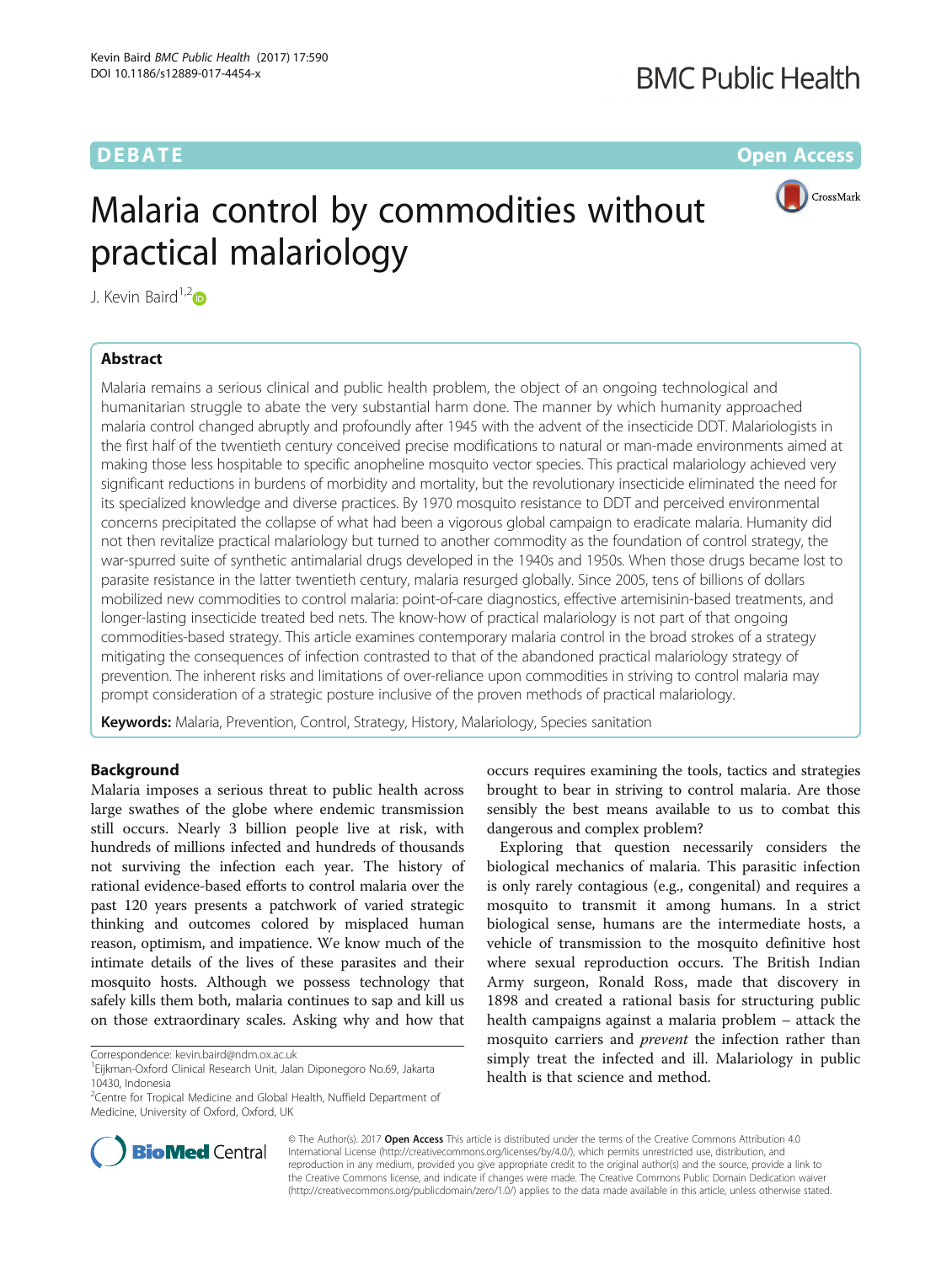This article posits malariology as discarded from the proverbial toolbox of malaria control. Many workers today engaged in the struggle against malaria may view their expertise as malariology, just not as Ross had conceived it. It may be reasonably argued that malariology evolved out of its original character rather than vanished. Putting those semantics aside, the loss of that character is what matters here. Accepting the term practical malariology for that as Ross conceived it serves as a useful conceptual device separating the ideas, tools, and actions that prevent rather than mitigate harm done. This important distinction provides greater clarity of technical and strategic postures in the control of malaria.

The loss of practical malariology may be appreciated by assessing the human defenses now in place against endemic malaria. These represent the sum of our humanitarian spirit, collective knowledge, technological ingenuity, and strategic thinking – all we have to pit against an often-mortal threat occurring in the environment. At almost any malarious site at the most remote locations, one encounters modern rapid diagnostic devices, effective drugs, and insecticide-treated netting. Historic generosity mobilized these over the past decade. But inventing and using these objects to mitigate harm is not practical malariology. The know-how of preventing harm by rendering the environment less hospitable to anopheline vectors will not be found at malarious sites today because we abandoned those methods 70 years ago.

Public health commits to a core principle of preventing disease. Practical malariology strived to achieve that by specific alterations to the environment disfavoring anophelines. These actions aimed to disable the environment as an agent of disease by attacking the capacity to support ready carriage of malaria. Contemporary malaria control mitigates harm but without that offensive weapon of practical malariology. This strategic posture traps us in a perpetually defensive position against the endemic malaria foe. We crouch behind insecticidal parapets diagnosing and treating the infected, hoping those defenses outlast the anopheline-plasmodial assault upon us. Sometimes it does, but far more often it does not and our material defenses erode by irresistible Darwinian processes. This article critically examines the history, technology, and strategic thinking underpinning malaria control without practical malariology and advocates resumption of its practices in order to enable an offensive strategic posture against endemic malaria.

### Practical malariology

"I have said elsewhere that the Panama Canal is being dug with a microscope, and I believe the same instrument will double the wealth of the Federated Malay States." Ronald Ross, 1911.

The quote prefaces Watson's monograph on malaria control in the British Federated Malay States (modern Malaysia and Singapore) [[1](#page-8-0)]. Ross expresses the power of practical malariology, enabled just 13 years prior by his discovery of the mosquito-borne transmission of malaria. In this era Ross vigorously battled powerful advocates of mass quinine treatment for malaria control (chiefly the preeminent Robert Koch). Watson's spectacular successes with vector-based malaria control countered the complete failure of similar efforts by Ross at Mian Mir in the Punjab of modern Pakistan [[2\]](#page-8-0).

Decades of broader successes followed in Panama, Brazil, India, China, British Malaya, the Netherlands East Indies (modern Indonesia), the African continent, and in southern Europe and the United States. This practical malariology required careful scientific study of mosquito bionomics in malaria transmission, engaging the expertise of specialists called malariologists plying interventions necessarily tailored to singular local transmission ecologies. In 2005 Keiser and colleagues [[3\]](#page-8-0) conducted a systematic analysis of 16 malaria control interventions (most conducted before 1945) involving environmental modifications. They found the burdens of malaria reduced on average by 88% (95%CI 82–92). This malaria control strategy rooted in the practical malariology of Ross had been vetted, honed, and vindicated as an effective means of preventing and sometimes eliminating malaria by 1940. The specific character of some of these interventions will be described later in this article.

Discovery and application of the seemingly miraculous insecticide DDT on enormous scales by the late 1940s [[4](#page-8-0)] rendered practical malariology redundant. Mechanical DDT usage ushered in the age of an industrial commoditydriven malaria control applied in the same fashion almost anywhere. Malariology as Ross and others conceived and developed it – bespoke interventions derived from ecological studies of great exactitude – came to be seen as unnecessarily laborious and irrelevant to the control of malaria by the 1950s. Although the technology of practical malariology had not yet peaked in impacts, World War II broadly arrested its practices and the subsequent rise of DDT averted resumption of its further development. Today, the practical malariologists capable of plying their entomological know-how in attacking entrenched malaria have very nearly vanished.

Allowing the decline of practical malariology may have been a historic strategic error. If so, we seem unable to recognize and reverse it. We abandoned complicated practical malariology and embraced the relative ease and simplicity of generic malaria control by DDT and antimalarial drug commodities. We continue living with that strategic shift, but with newer insecticides and drugs. Comparing and contrasting the tactics of contemporary malaria control with and without practical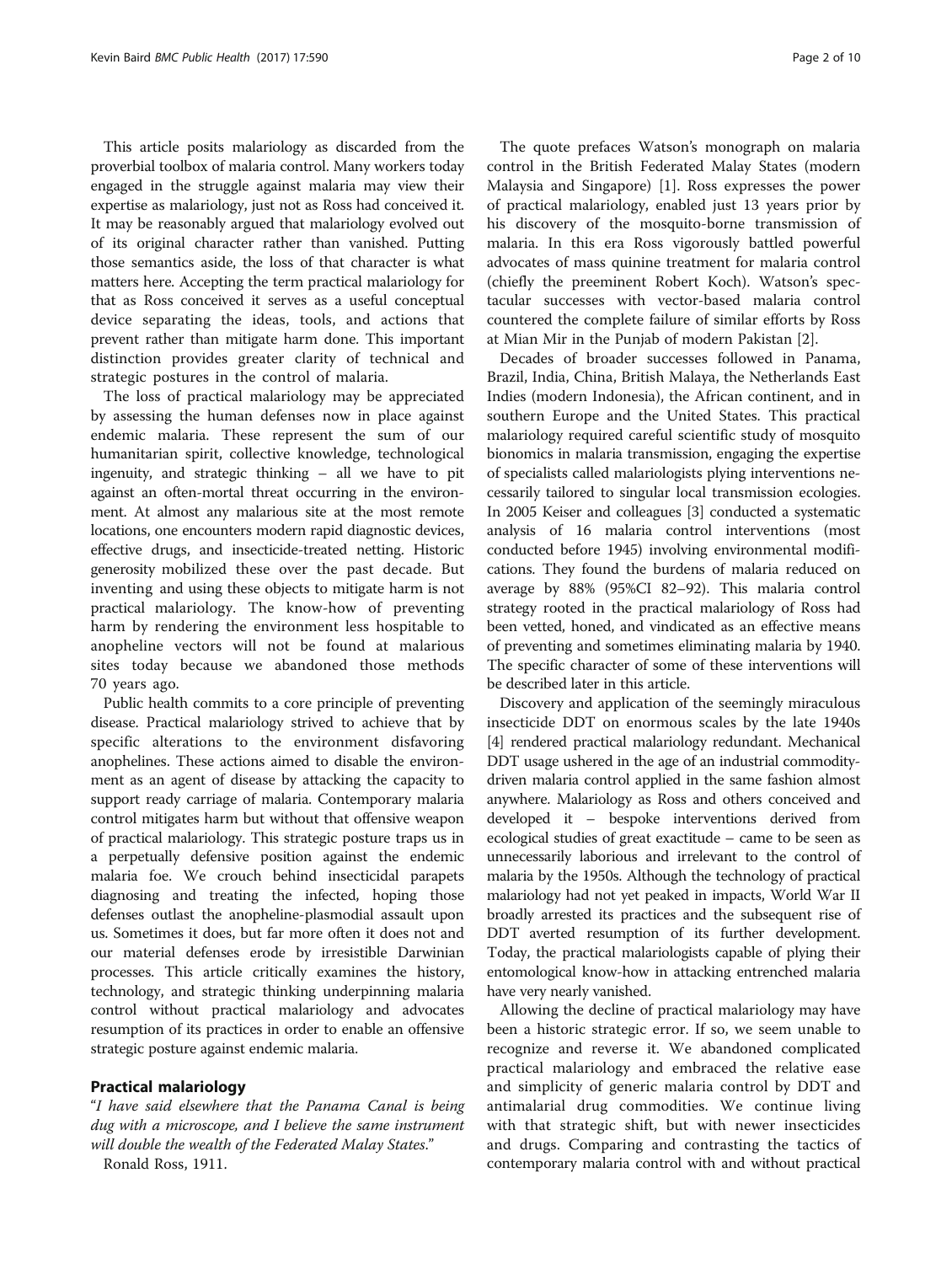malariology more fully illuminates the loss and its strategic implications.

#### Malaria control strategy

Human malaria is not a single infection but a number of them acquired from any of several dozen mosquito vector species in the genus Anopheles transmitting at least five protozoan species in the genus Plasmodium [[5\]](#page-8-0). Collectively, these malarias represent a very complex problem of global health requiring actions that mitigate harm and attack its sources. Those varied actions compose what is called malaria control, and distinct strategies in turn define tactical actions formulated upon contemporary thinking and available technology. Rational malaria control has seen three major strategic focuses: environmental (1900–1940), insecticidal (1950–1970), and therapeutic (1980-present). The shift in each saw a Nobel Prize awarded to the enabling discoverer: Ross (mosquito transmission, 1903), Paul Müeller (DDT, 1949), and Youyou Tu (artemisinin, 2015). We rightfully attach great significance to our abilities against the malaria problem, and, for better or worse, the award lends great weight of validity to the technological approach in striving to solve it.

Diagnosis and treatment have dominated as the strategic core of contemporary malaria control over the past 40 years. Commodities called rapid diagnostic tests (RDT) and artemisinin combined therapies (ACT) serve as the current physical elements of the tactical actions of the strategy. The addition of longer lasting insecticide-treated nets (LLIN) and revitalized indoor residual spraying (IRS) of insecticides to that toolbox since around the new millennium adds a modest dimension of prevention [[6](#page-8-0)]. Some may think of LLINs or IRS as a vector control strategy, but it is one limited to killing mosquitoes seeking out humans sleeping indoors. These do not impact early or outdoor feeding/resting mosquitoes, nor, most importantly, do they impair the ability of the environment to support an anopheline population of any behavioral phenotype.

Practical malariology leveraged understanding of transmission ecology in formulating interventions aimed at minimizing the capacity of the environment to stabilize local anopheline populations in numbers sufficient to sustain transmission [\[7](#page-8-0)]. In the age of Ross, the malariologist on the scene made real time assessments regarding tactics suited to the site under consideration – discovering and exploiting anopheline vulnerabilities in the environment. In the current age, there is almost never a malariologist on the scene. The people at those sites have training in using RDT, ACT, and LLIN/IRS, but rarely any more than fundamental knowledge of malaria as a problem rooted in highly variable but very specific features of the environment.

Those commodities are distributed to where needed with the hope of mitigating harm, but without understanding the specific source of it in the environment. In plying the tactics of contemporary malaria control strategy, ecological vulnerabilities in transmission thus go unnoticed or unexamined and ultimately unexploited. Anopheline species carrying malaria thus often enjoy a virtually undisturbed habitat and fecundity in endemic communities.

Viewing the community as the patient of public health, contemporary malaria control addresses the symptoms of being malarious – infected people and infectious mosquitoes. The source is a stable population of vector mosquito species sustained by specific features of their environment in that community. Public health interventions against infectious threats are not limited to treating the ill or minimizing exposures, but include disabling its source as an agent of disease. Contemporary malaria control surrendered the latter and relies almost solely upon the former.

The examination of scientific versus practical malariology to follow explores the question of how and why malaria control strategy today effectively disregards the environment as an opportune target. The strategic shift to DDT and new synthetic antimalarial drugs occurred in an age of revolutionary scientific advancement, and these commodities then failed at the dawn of the biotechnological revolution. These historic contexts matter. Great faith and hope in scientific innovation colored strategic outlooks for combatting malaria. Laboratories shone as the founts of solutions to heretofore-unsolved medical problems. The front line of our struggle against malaria – where humanity places its most precious capital of will and intellect – thus became and remains the work of those laboratories. We look to them in the crucially important task of creating the commodities applied in controlling malaria. Although science has indeed delivered these, this posture nonetheless carries important strategic implications in malaria control, and perhaps steep risks and intrinsic limitations.

#### Scientific malariology

Design of the objects used in malaria control represents the only opportunity to exploit recognized parasite/ mosquito vulnerabilities within that limited strategic scope. A large and robustly funded community of scientists strives to bring better commodities to that enterprise – principally vaccines, diagnostics, drugs, and insecticides. Their work encompasses varied arrays of technological endeavors, many at the frontiers of science. Most labor far from active malaria transmission in superbly outfitted laboratories. This very important cutting-edge work is not practical malariology but may be broadly characterized as scientific malariology.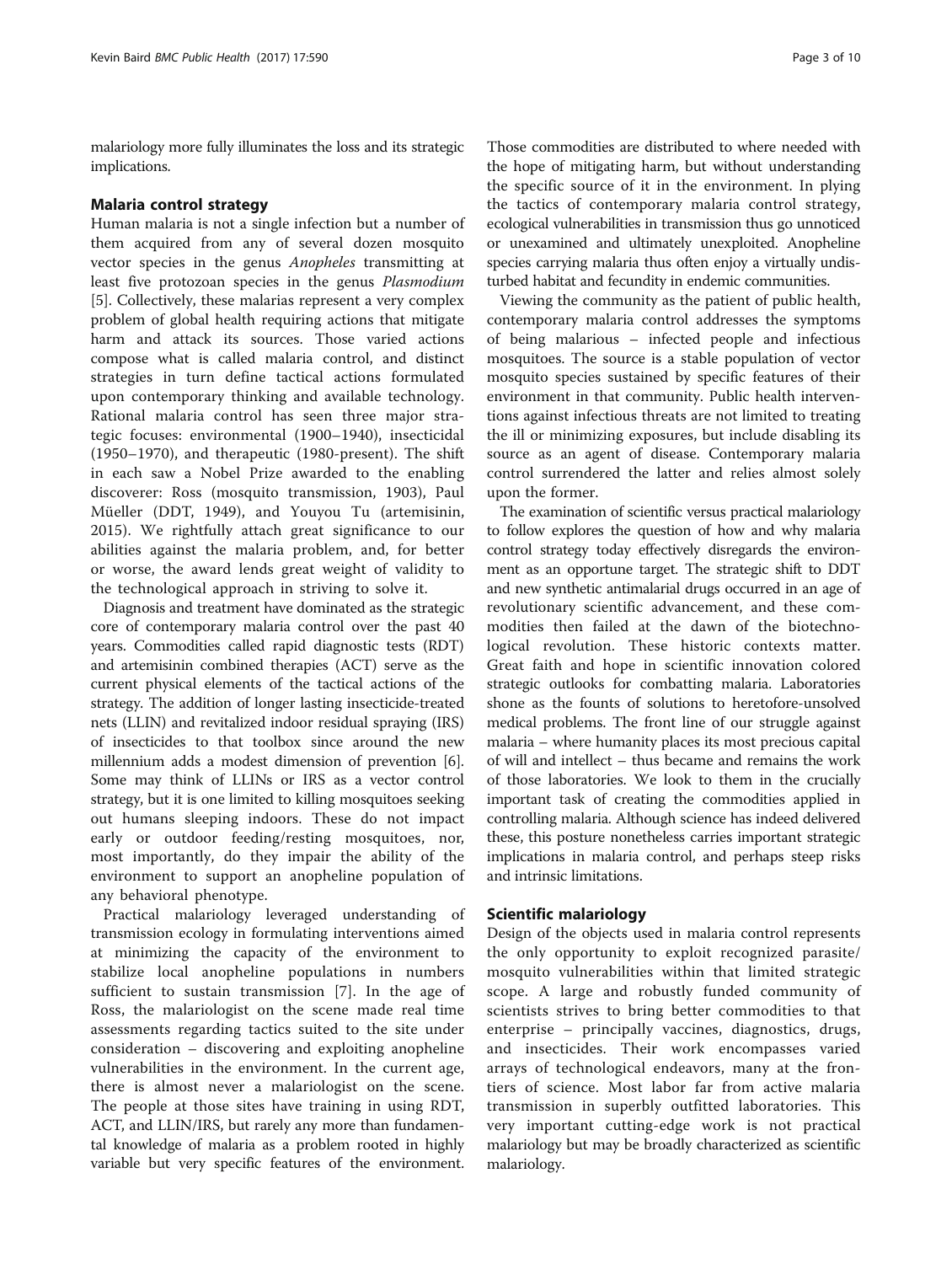Whereas practical malariology engages the problem of malaria in real time in the real world employing proven strategies and tools, scientific malariology explores unknown and unproven technologies aimed at later improving the practice of malaria control. Scientific malariologists develop the physical tools of malaria control, very often by conceiving an object – be it a molecule or device – intended for global application. Those scientists thus share a broad strategic view of malaria control as a commodity-driven industrial enterprise generating objects impacting parasites or mosquitoes no matter where they occur or how distributed in highly diverse habitats. The tools are thus necessarily generic, directly targeting the organisms without regard to hyper-variable vulnerabilities in their environmental placement or physical needs in malarious communities. The commodities of scientific malariology therefore have little utility to the primary method of practical malariology – specialized knowledge of local anopheline bionomics shrewdly exploited against them. Scientific malariology thus conceives and optimizes generic objects of an intrinsically defensive character due to an imposed overarching strategic limitation: an inherent aim at the problem rather than its source.

Complex and varied reasons explain our very strong affinity for generic commodities over environmental actions for malaria control. Apart from the relative ease and simplicity of production, distribution and application, these represent perhaps the most direct means available to the scientific/industrial communities of North America and Europe for engaging a distant malaria problem. They are less inclined to consider practical malariology as a means of engagement – ideas, know-how, and practices being less exportable than objects. Moreover, competence and mastery of the discipline can only be cultivated by direct and prolonged exposure to the problem as it occurs naturally.

That know-how is not being cultivated in endemic areas on any scale near to adequacy to the problem. The conceptual, practical, and subsidized economic ease of malaria control by commodities colors the strategic outlooks of producers and users alike. Each adopts the view of malaria control as the relatively simple enterprise of distributing useful objects to where and when needed. Opportunity for altering the environment against anophelines thus loses traction or appeal as a relatively demanding and complicated strategic option. Recognizing this as a problem to be addressed first requires acknowledging the intrinsic risks and strategic limitations of being solely reliant upon objects for malaria control.

#### Pitfalls of malaria control by commodities

There is no doubt that the four principal commodities of contemporary malaria control – RDT, ACT, IRS, LLIN – greatly dampen morbidity and mortality. Likewise, we may be certain these do not attack the source of the problem beyond killing mosquitoes encountering insecticides where people sleep. Moreover, the varied ecologies and human behaviors impacting malaria transmission may impair the impacts of these commodities. Each is sometimes a poor fit or under threat of loss, as capsulized below.

RDT – Chronic exposure to malaria generates asymptomatic carriers of sub-patent parasitemias beyond the diagnostic reach of RDTs. The lower the prevalence of patent infection, the higher the proportion of sub-patent infections [[8\]](#page-8-0). As nations make headway in malaria control, RDT diagnostic efficacy wanes. This tool fails to detect most asymptomatic infections in low intensity ecologies of transmission, though it reliably diagnoses acute malaria. Most RDT brands rely on antibody capture of parasite antigens known as histidine-rich proteins 2 and 3, but mutants lacking these proteins occur in the wild [\[9](#page-8-0), [10\]](#page-8-0). Natural selection of them, i.e., by slowed or failed diagnosis and treatment may be anticipated where RDT coverage is relatively high. These diagnostics are under threat of loss.

ACT – These drugs do not impact the hypnozoites of Plasmodium vivax. The latent hypnozoite reservoir of that infection requires a drug called primaquine. That treatment is often not applied due to dangerous toxicity to patients having an inborn deficiency of glucose-6 phosphate dehydrogenase. That deficiency occurs at a prevalence of about 8% in malaria endemic nations [\[11](#page-8-0)]. Over 80% of acute attacks of P. vivax in endemic areas derive from hypnozoites [\[12](#page-8-0), [13](#page-8-0)]. ACT therapy alone thus will not suffice to control or eliminate malaria transmission [\[14\]](#page-8-0). Moreover, evidence of parasite resistance to ACT now occurs across much of the Greater Mekong Sub-Region [\[15\]](#page-8-0). These drugs are under significant threat of loss and newer drugs are not yet available.

IRS/LLIN – The anopheline vectors exhibit a wide range of generally species- specific feeding behaviors [[16\]](#page-8-0): some strongly prefer humans, others may prefer domesticated animals or opportunistically feed on most abundant hosts; some typically feed indoors, whereas others rarely do; and peak feeding hours may occur in early evening before people retire or in the early morning after they become active. If an anopheline species naturally bites outdoors or in the early evening/ morning, it may be unlikely to encounter LLIN or IRS [[17\]](#page-8-0). Anophelines in many regions show either resistance to the insecticides of LLIN and IRS [[18\]](#page-8-0), or have adopted modified feeding response behaviors shifted away from exposure to those objects [\[19](#page-8-0)]. These primary means of reducing human contact with anopheline mosquitoes are often inadequate to local anophelines and under threat of loss to physiological or behavioral resistance.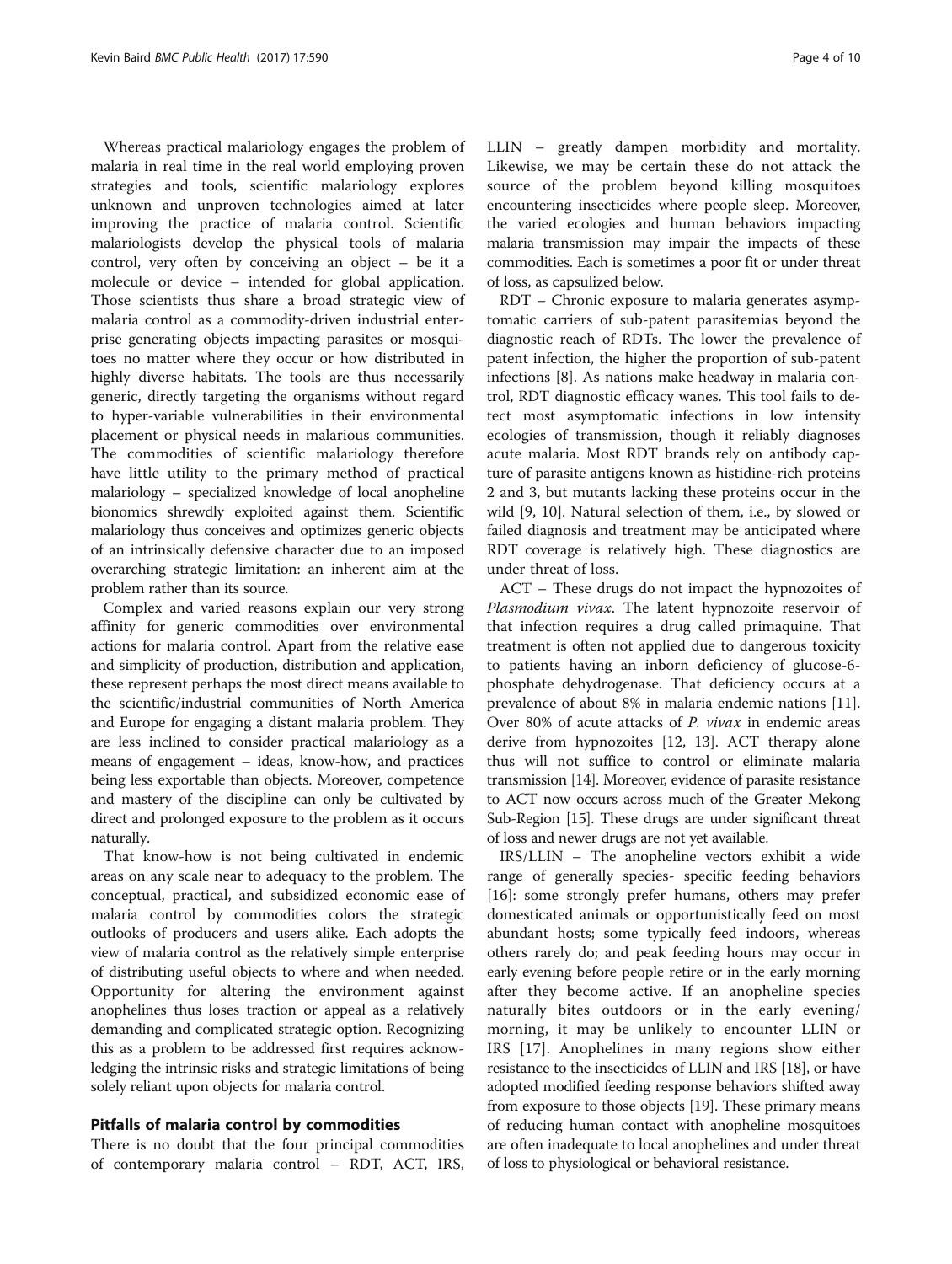This suite of commodities is not universally effective or exempt from loss either by biological, logistical, or economic failures. The pursuit of improved commodities to replace them remains critically important and today engages the energies and resources of the vast majority of the community of scientific malariology. The risk is a gap in time between failure and replacement, opening a door where malaria may catastrophically rebound as it did in the late twentieth century. When commodities thus fail or vanish, how to then deal with an unsolved malaria problem?

#### Malaria control without commodities

Malariology advanced tremendously through the first half of the twentieth century, developing effective interventions against endemic malaria by making the environment less hospitable to anopheline vectors. Where applied and reported, these interventions reduced malaria burdens by an average of 88% without modern commodities [\[3](#page-8-0)]. These outcomes required only local expertise to conceive, optimize and implement in order to realize prevention impacts. That expertise being exceedingly rare today largely explains its absence from contemporary malaria control practices. Explaining our apparent satisfaction in working without practical malariology is a more difficult proposition.

The complex ecologies of malaria transmission are as varied as the mosquito, parasite, and human players involved, but very specific environmental features ultimately define where, when, and in what numbers anophelines occur. Most anopheline species thrive under a rather narrow range of conditions favored by it [\[20](#page-8-0)]: some bloom with onset of rainy season, others do so during dry season; some require shade, others require direct sunlight; some tolerate brackish water while others do not; and many require very specific and relatively pristine breeding sites, while others utilize almost any temporary depression like a rain-filled tire rut or hoof print in a muddy pasture. The strict physical requirements of the aquatic larval stages of anophelines often represent profound vulnerability to destruction.

Attacking larval anophelines requires very specific knowledge of taxonomic species identity (define appropriate target), importance in malaria transmission (incriminate target of impact), where and when it occurs (locate for physical targeting) and finally conceiving a means of prosecuting an attack (implement measures). Attack may consist of modifying the environment to physically rid it of breeding sites. More permanent sites may be rendered inhospitable by flushing or clearing, or placing biological agents (pathogenic microbes, or predatory insects or fishes) or chemical larvicidal agents at those sites. These varied modes of attack all aim at reducing the ability of the environment to support a stable population of incriminated local vector anophelines.

At British Malaya in the 1900s Malcolm Watson invented the control of malaria by implementing specific and often subtle environmental modifications aimed against a particular vector species of anopheline [\[2](#page-8-0)]. This approach became known as "species sanitation", i.e., sanitizing the environment against a particular species of mosquito. Watson halted malaria transmission by shade-loving *Anopheles umbrosus* simply by removing shade trees [[21\]](#page-8-0). During the years 1919 to 1932 at a site in West Java, spleen indices (proportion of residents having hemozoin-laden enlarged spleens due to chronic exposure to malaria) uniformly exceeding 85% were reduced to <5% simply by periodic and repeated flushing of rice paddies when maximal larval densities of Anopheles aconitus occurred in them [[22\]](#page-8-0). Similar results were obtained by removing surface algae mats protecting Anopheles sundaicus larvae from predation in commercial fishponds all across coastal Java [[22](#page-8-0)]. More stubborn hillside malaria carried by Anopheles maculatus yielded to precisely- timed flushing of rocky streams [\[23\]](#page-8-0). Many other successful species sanitation operations occurred [[3\]](#page-8-0), including against the notoriously difficult African vector, Anopheles gambiae [\[24](#page-8-0), [25](#page-8-0)].

In 1913 Watson visited Nicholas Swellengrebel in neighboring Netherlands East Indies Sumatra, alerting him to species sanitation methods [\[2](#page-8-0)]. Swellengrebel and his Indonesian protégé' Raden Soesilo (Ph.D. student of W.A.P. Schüffner) went on to perfect species sanitation practice for malaria control [\[22](#page-8-0)]. In so doing, they brought anopheline taxonomy into the realm of public health [\[26](#page-8-0)]. Swellengrebel and DeBuck [\[27](#page-8-0)] expressed in 1938, "In the Far East matters look hopeful. Out there, Anopheles belong to many species, some of them dangerous and many others harmless. Each one of them has its own peculiar habits, and so we can pick out and destroy the dangerous species, while leaving the harmless ones unscathed. Without practicing species sanitation one feels hopeless… If anophelines are to be controlled by species sanitation, they should belong to a taxonomic unit which remains constant in all circumstances. It is useless to apply species sanitation to the control of an inconstant taxonomic unit…".

Anopheline taxonomy today seems an esoteric endeavor divorced from malaria control and health dividends. In practical malariology, taxonomic precision guides the primary offensive actions against endemic malaria. Modern molecular genetic studies of anophelines unveiled species complexes, seemingly morphologically identical mosquitoes being composed of closely related 'sibling species'. Distinct members of the same complex sometime exhibit unique bionomics relevant to malaria transmission. This introduces a layer of complexity to the task of defining targets, but also offers opportunity for greater precision in striking at them. At present, however, the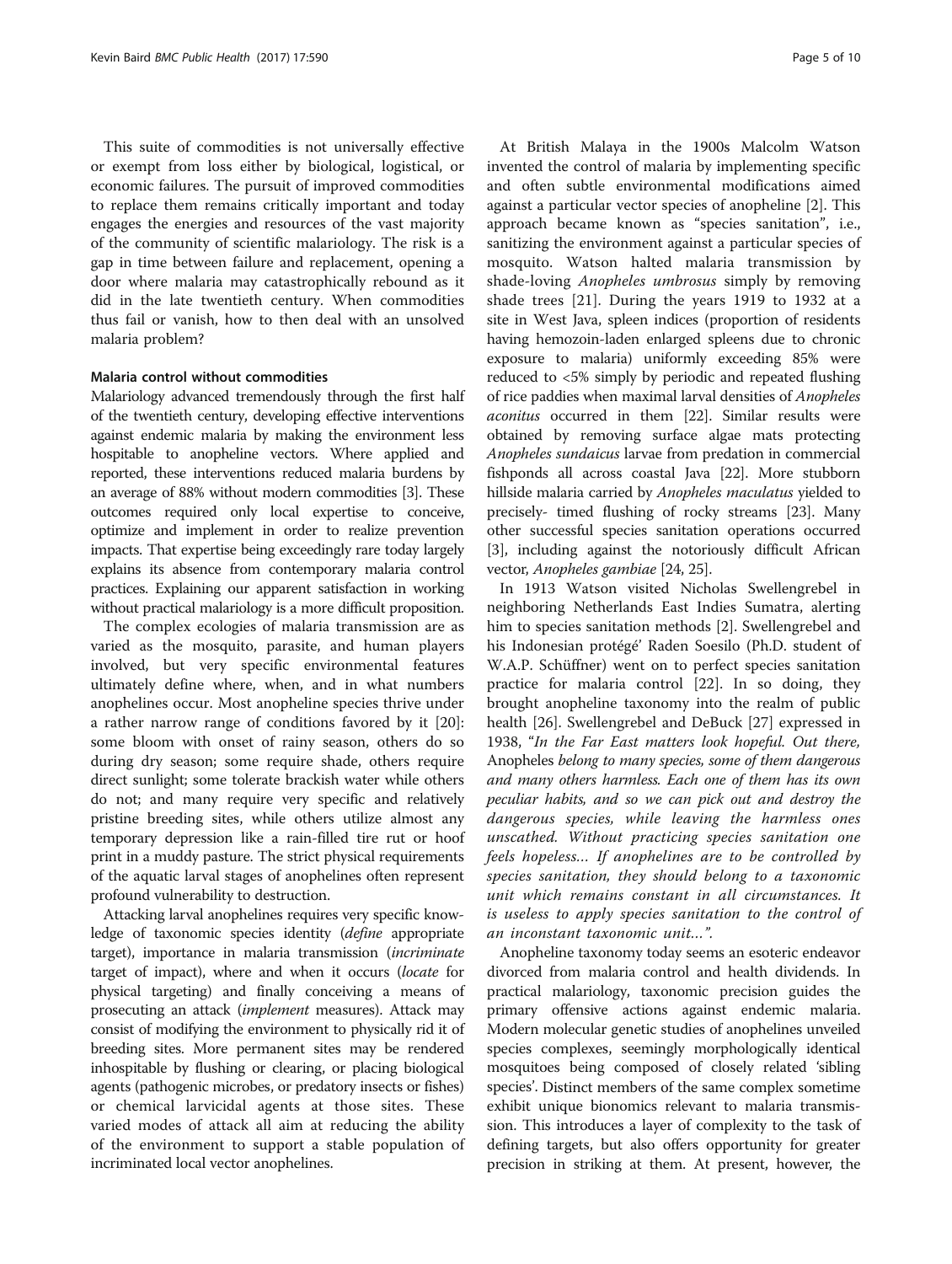principles and practice of species sanitation remains alien to most workers in malaria science and control. Attacks of any precision almost never occur.

Some species sanitation interventions still prevent malaria nearly a century later. Anopheles aconitus no longer threatens rice cultivation areas of Java because the strategy implemented – flushing paddies at opportune times – became permanent agricultural practice. That species is a relatively inefficient carrier requiring great numbers to sustain malaria transmission. The implementing malariologists thus did not impractically aim to eradicate An. aconitus, but instead to drive numbers down to non-threatening levels. That species still occurs on Java but in benign numbers. There may be species of anophelines in some settings not amenable to species sanitation due to the manner or scale of environmental modifications required [\[25](#page-8-0)]. Today the competency needed to make local assessment of practicality is simply too rare for wide practice.

We can examine the older literature from the early malariologists reporting extraordinary successes on massive scales. Although there may well be a reporting bias favoring successes over failures in that literature [[3](#page-8-0)], the evidence minimally offers proof-of-concept that species sanitation or other environmental approaches achieved great impacts in varied habitats across relatively wide geographic areas. Knowledge of this evidence begs a crucial question of contemporary malariology: at high efficacy, simplicity of implementation, sometime permanence of impact, and without costly or complex technologies, what obstacle discourages resumption of these practices? It cannot be impracticality – they were practiced. It cannot be ineffectiveness – they were effective. It cannot be awaiting enabling technological advances – the technology is in hand.

The obstacle may be the overwhelmingly dominant imperatives of scientific malariology and the ever-present hope of incipient technological advances enabling greater progress with relative ease. Consider how we might receive a vaccine of 88% sterilizing protective efficacy and contrast that with the utterly abandoned environmental methods demonstrably capable of achieving the same impact. The logic and rationale at work in discarded practical malariology may be very hard to discern and grasp, but its consequences are not.

#### Strategic shifts

The advent of DDT decimated practical malariology and species sanitation in malaria control. Humanity had opted for the simplicity of a single approach to malaria control grandly aimed at global eradication. This failed insecticidal enterprise formally collapsed by 1970 [[28, 29](#page-8-0)], and a broad public and scientific apathy for the malaria problem followed. We surrendered aspiration

for eradication and weakly resumed conventional malaria control without practical malariology. Broad disillusionment with vector control with failure of the insecticidal strategy caused most control programs to neglect or abandon entomologic expertise [\[30](#page-8-0)].

After 1970 we turned to the sole remaining commodity, the chemotherapeutics composed principally of the suite of synthetic antimalarial drugs developed just before, during, and immediately after World War II. Malaria control became reduced to mitigating harm by diagnosis and treatment of the infected rather than any substantive prevention [\[31\]](#page-8-0). Research on new antimalarials had slowed to very few small laboratories, mostly those of military China and America. Chemotherapeutics development for malaria had largely vanished from mainstream biomedical research by the 1980s despite mounting evidence of the failure of available drugs to widening parasite resistance to them.

The same era saw the great strides of the biotechnological revolution spawning the immediate and captivating promise of an effective vaccine against malaria [\[32\]](#page-8-0). An end to the grindingly hard work of conventional malaria treatment and control perhaps seemed at hand, and basic biomedical research on malaria in the latter twentieth century greatly expanded in step with the broader revolution of that technology. Important advances indeed were made in understanding the biology of these parasites, much of it narrowly focused on that promise of a useful vaccine. 50 years later that product has yet to materialize, but by the new millennium research strategy had shifted priority back to urgently needed diagnostics and therapies as the global resurgence gained alarmingly [[33](#page-8-0), [34\]](#page-8-0).

As vector control capacities withered in the latter twentieth century, so too did the efficacy of the few available drugs against malaria. Without vaccines or effective drugs, and an almost complete inability to combat anopheline vectors, malaria resurged powerfully throughout that era. We were not as adaptive as the parasites and countless lives perished in that onslaught. We cannot know if a revived and vigorous practical malariology would have averted this catastrophe, but that history nonetheless instructs on the peril of malaria control by commodities without alternative real world strategies to then cope with failed technological aspirations.

The late research efforts and extraordinary generosity afforded humanity a response to resurgent malaria. Enormous quantities of RDT, ACT, and LLIN have been mobilized since 2005. Morbidity and mortality have been significantly reduced, by as much as 37% and 60%, respectively [[35\]](#page-8-0), but these essential and conspicuously important tools are expensive (about \$2.5 billion annually). These commodities are also intrinsically defensive, sometime ineffective, and vulnerable to biological loss or economic setbacks. Over-reliance on these objects,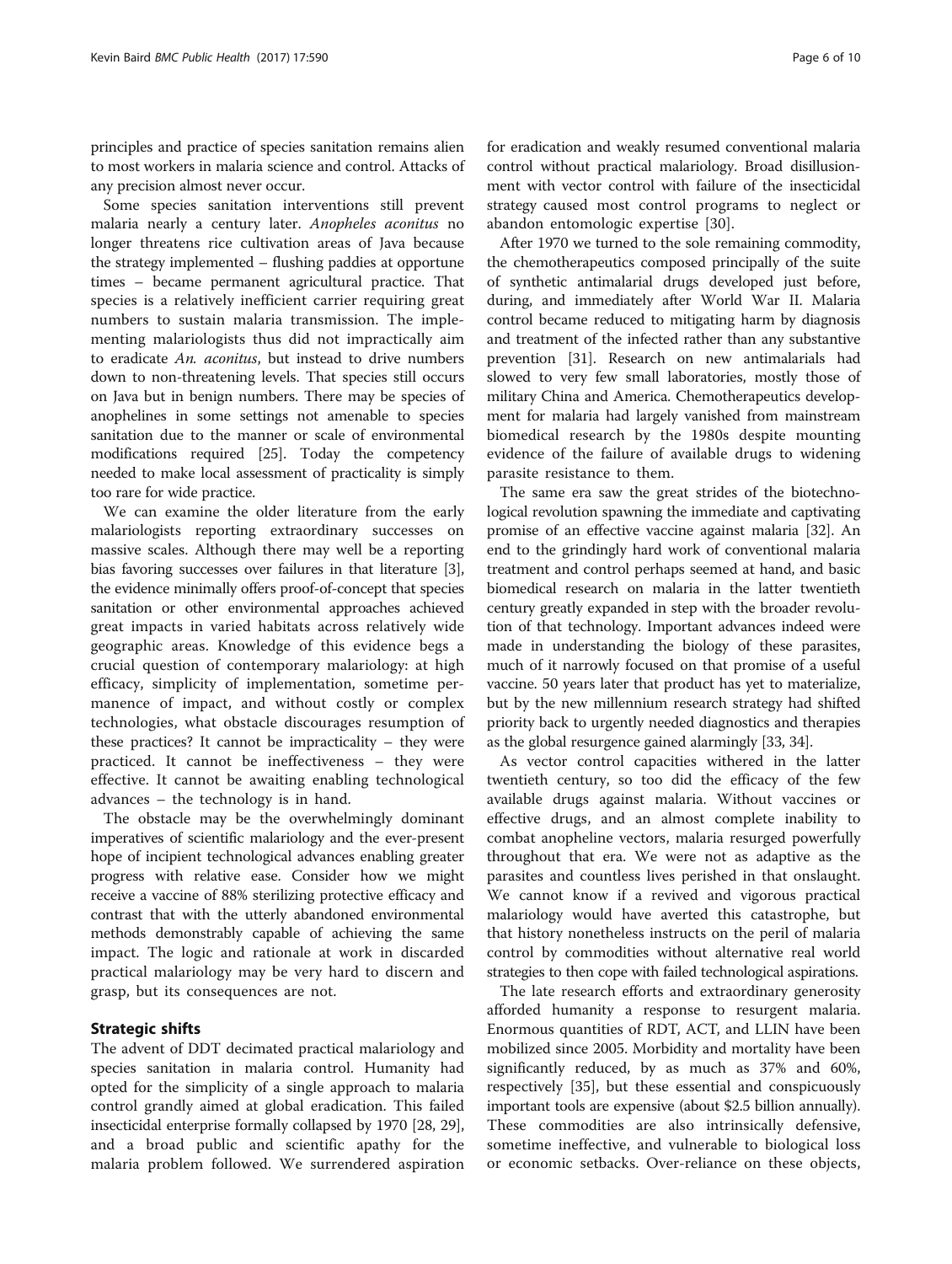or placing hope in the appearance of newer and better ones, amounts to a gamble of extraordinary stakes. And it is one we had clearly lost just two decades ago.

Our commodities today compose a tenuous defense inadequate to a necessarily offensive strategy against this stubborn and deeply entrenched problem. Failed aspirations, over-reliance on objects, and the abandonment of practical malariology nakedly exposed humanity to catastrophic consequences. In a strategic sense, little has changed and we remain vulnerable to the same wretched outcome by the same causes [[36\]](#page-8-0). The predictable, inevitable, and irreversible loss of a commodity may not be the core strategic problem – it may be the irrational, avoidable, and reversible loss of practical malariology to then be able to prevent harm with failed aspirations.

#### Real world malaria

Aspiration for the eradication of malaria rightfully embeds in our awareness and strategic thinking on the problem. We cannot accept mitigation alone as a satisfactory solution, though our current toolbox weakly offers only that. Science may be very likely to deliver powerful new tools, but when it may do so is the operative question. Human nature places that bright horizon near to an ever-shifting present, as it has been since the discovery and application of DDT a human lifetime ago. Such hope may be characterized as reckless hubris without acknowledging the possibility of failed aspirations and a cultivated means for then effectively managing an unsolved problem.

Rational pragmatism demands strategic plans for coping with malaria well into the long balance of the current century. Many of us witnessed firsthand the awful consequences of failed aspirations during the 1990s and early 2000s, material and strategic defenselessness against rampant malaria morbidity and mortality. Onerous real world malaria – stubborn and adaptive – commands the respect needed to exceed those qualities in combatting it. Impatient hope weakens that resolve, as the history of our engagement with this foe instructs. The appeal here to deliberate cultivation of practical malariology in this battle grimly accepts the possibility of failed near-horizon aspirations. It looks to a malarious future in need of the lost malariology of Ross. The quintessential practical malariologist Leonard Jan Bruce-Chwatt [\[9](#page-8-0)] warned nearly four decades ago in the early years of resurging malaria, "It is a fact that the older generation of malariologists has largely disappeared and the number of professional workers in tropical community health competent in the field of malaria control is woefully inadequate, while the need for them is steadily growing." That unheeded warning remains as relevant today.

No public or private institution offers training or certification of competency in practical malariology specifically, or even malaria control generally. Training in

malariology occurs incidentally within mainstream medical and scientific research and practice dominated by a biomedical technological agenda. This largely explains the great abundance of scientific malariologists relative to the nearly extinct practical malariologists within the community of scientists engaging the malaria problem. We seem strategically oriented away from the real world malaria Bruce-Chwatt implored us to address with practical scientific know-how in the affected communities. This problem may be solved by committing to the task of expanding that base of established knowledge.

#### A single division

The metaphor of warfare in our struggle with malaria embeds in that history. Not long after the collapse of the global malaria eradication campaign, medical historian Gordon Harrison [[37\]](#page-9-0) reflected, "Failure so universal, so apparently ineluctable, must be trying to tell us something. The lesson could be of course that we have proved incompetent warriors. It could also be that we have misconstrued the problem." The ultimate outcome of the then incipient global resurgence in malaria surely demonstrated both lessons. We need only absorb them.

In military parlance a division is a force of about 15,000 troops. Many armies field dozens of these, each deliberately and specifically trained and equipped for a particular type of warfare environment. Faced with a hostile foe in that environment, each soldier plays his or her role plying training and equipment against an enemy. The force moves and acts in accordance with a defined strategy capitalizing its unique skills and gear – placing those where and when they would be most useful realizes their purpose and utility. Nations invest enormous financial and human capital in these endeavors largely because real or perceived enemies threaten their security and welfare. Malaria may be viewed as such an enemy.

Let us imagine a single division of Bruce-Chwatt's tropical public health and medical professionals empowered by governments having deliberate and specific training in practical malariology. People working at the front lines of battle all across the malarious globe, plying their know-how in direct engagement with the source of the problem. As a soldier carries many tools and abilities for most contingencies on a shifting battlefield, so too does the malariologist. As the primary offensive tool of the soldier is a rifle, entomological know-how is the primary weapon of the practical malariologist. The enemy is the mosquito species transmitting malaria and the mission is to seek out and destroy it and that which offers it succor. All else – diagnostics, treatments, residential insecticides – is secondary first aid for defensively coping with the failure of that primary mission.

This simple clarity of purpose and defined abilities in the right place at the right time epitomizes competency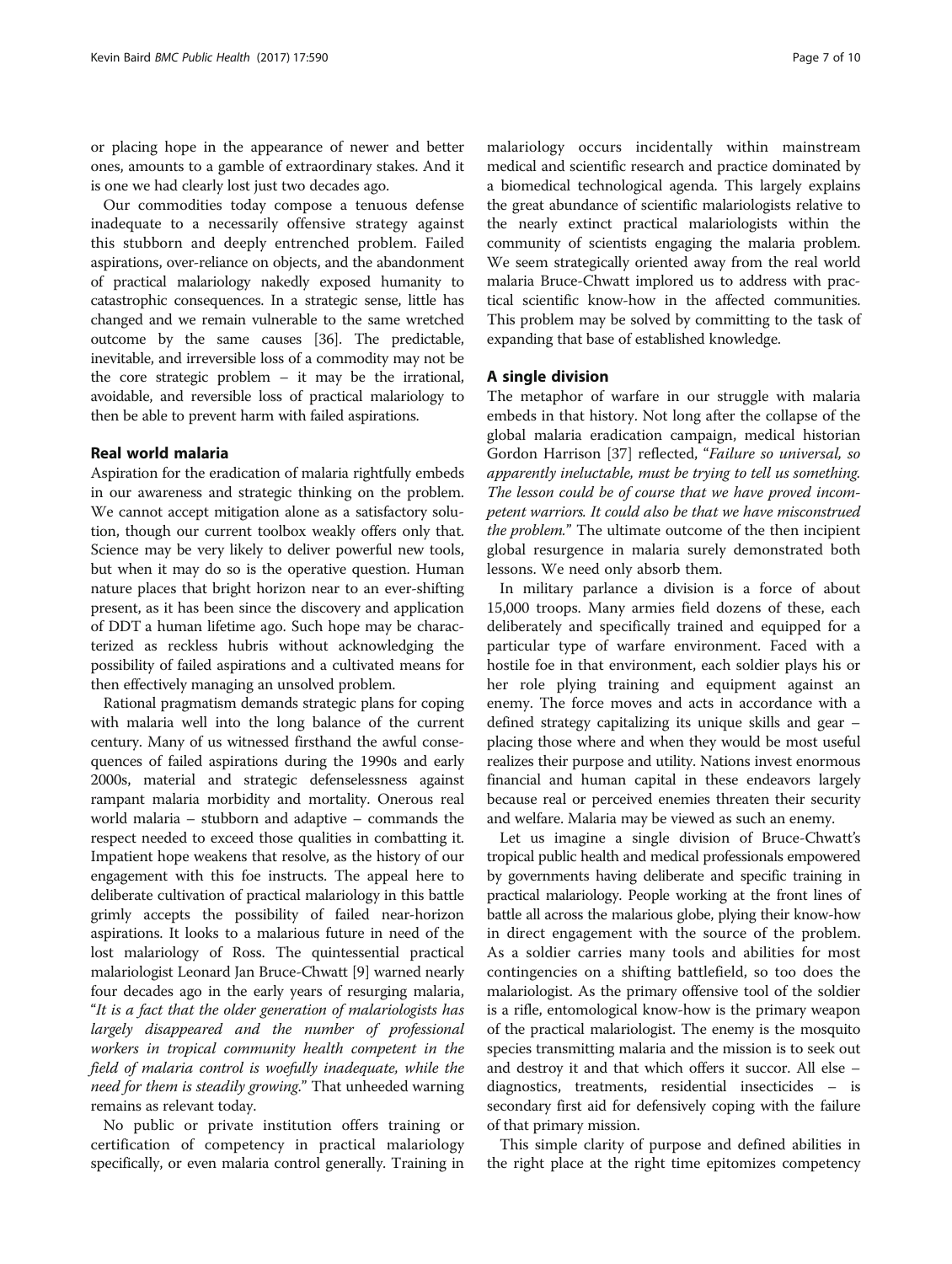in the warfare against malaria. This strategy requires no knowledge or technology that we do not already possess. It requires only the will to execute it enabled by the courage and reason to accept that we may have indeed misconstrued a problem of public health as one of medicine. The solution to malaria in the many areas where it occurs today is certainly not palliative and labile commodities. It is perhaps not a miracle vaccine, drug, or insecticide awaiting discovery. It may be simple know-how and a mindset of aggressive attack imbued in people positioned to effectively apply those attributes against a mortal enemy. Armies do not win wars with first aid kits, as necessary as those may be, but with weapons of offense in the hands of appropriately motivated people trained and positioned to use them competently. Practical malariology as Ross conceived and developed it is that weapon of essential public health. We need to pick it up, climb over the parapet and see what we can do with it.

### Strategy

Scientific malariology carries its essential visionary endeavors forward. It may do so with acknowledgement of the improved commodities it seeks as aspirational and, once realized, intrinsically defensive and prone to loss or unavailability. A vaccine offering long-term sterilizing immunity would revolutionize control of malaria, but perceiving ourselves as defenseless without it is neither true nor helpful. That perspective stems from a narrow strategic view constrained by the misperception of commodities as our only strategic option. The only strategic option in play is not necessarily the only one. Practical malariology not being in play does not infer that it cannot or should not be applied. The evidence and argument presented here asserts the distinct advantages of practical malariology, but also acknowledges the obvious necessity of our commodities in malaria control. The strategic options are not between commodities and practical malariology, but between commodities with or without practical malariology.

The advocacy expressed here calls for reorienting a defensive strategic posture almost wholly reliant on commodities to one also reliant on the know-how of attacking malaria carriage by evidence-informed environmental interventions against important anophelines. The crippling shortage of that know-how is the primary challenge with such a strategic shift. Meeting that challenge may seem onerous from the perspective of object-oriented strategists and implementers steeped in the operational simplicity of their approach, but it is objectively simple – disseminate genuine know-how in practical malariology as broadly and deeply as possible where malaria lives. The failure to directly engage malaria in this manner is not a problem of abilities but of an immovable failed strategic posture.

Placement of the front line of our engagement with malaria within the laboratories of scientific malariology, as it has been for over 70 years, has been a strategic failure. Over-reliance on the intrinsically defensive and often aspirational commodities of that front failed us catastrophically, and seriously threatens doing so again. We struggle to mitigate the harm done by highly responsive and adaptable parasites and mosquitoes, believing and hoping our commodities can keep up whilst developing no adaptive strategy against failure of that aspiration. We should accept a history that demonstrates the commodities of scientific malariology alone being inadequate to solving the malaria problem and adapt to that lesson. Attacking endemic malaria requires organic engagement against it with a tool that we know works – a science-based practical malariology built upon the core public health principle of prevention. Such deliberate action against the largely unmolested sources of endemic malaria transmission in the many environments where it now occurs promises very significant gains. These may be won by the conceptually simple action of training and competency in the technology of practical malariology proven a century ago.

### Conclusions

Contemporary malaria control is an industrial technological enterprise focused on the creation and application of generic objects of global utility. Four of those effectively compose the toolbox of contemporary malaria control: RDT, ACT, LLIN, and IRS. Loss of any of these before science produces superior alternatives could precipitate another global resurgence in malaria morbidity and mortality. And it would be for largely the same reasons – over-reliance on commodities, real and envisioned, enabling the nearly complete neglect of practical malariology. Malaria control solely by technological commodities imposes great limitations and risks. In a public health sense, it is palliative rather than curative care for the patient, the malarious community. Empowering the people now battling malaria with practical knowledge of malaria control by evidence-informed actions in malarious communities protects from rebound when commodities fail or vanish, as occurred in Venezuela [[38\]](#page-9-0) – and it directly enables the necessarily local endgame of malaria elimination, as occurred in Sri Lanka [\[39\]](#page-9-0). Revitalizing malaria control by know-how in practical malariology where malaria occurs offers a means of greatly improving impacts while simultaneously mitigating the steep risks of failed commodities.

#### Abbreviations

ACT: artemisinin combined treatment for malaria; DDT: dichlorodiphenyltrichloroethane, and insecticide; IRS: indoor residual spraying of insecticide for protection against mosquitoes; LLIN: long lasting insecticide-impregnated net for protection against mosquitoes; RDT: rapid diagnostic test for malaria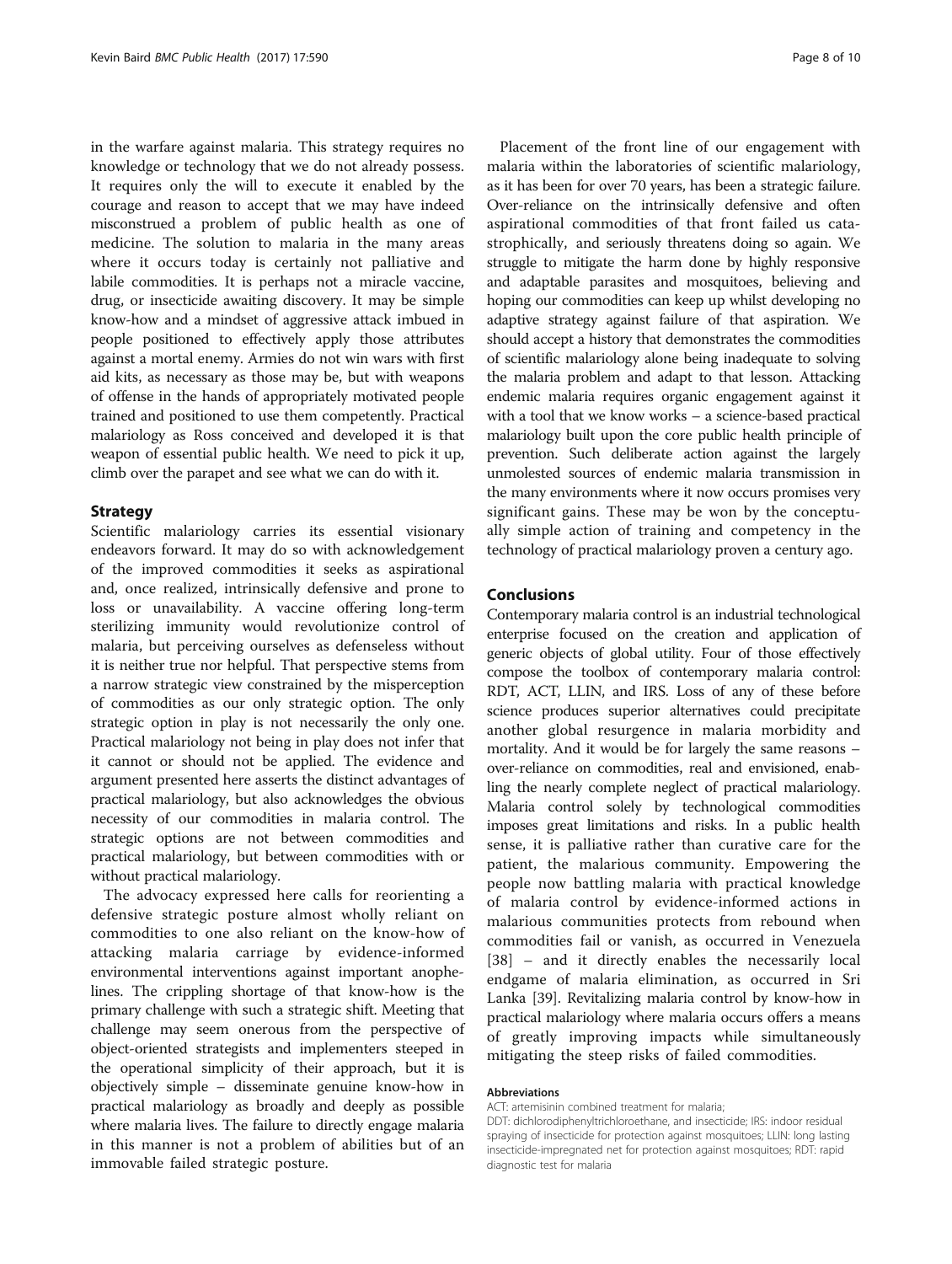#### <span id="page-8-0"></span>Acknowledgements

the author is grateful for the feedback and suggestions of Dr. Michael Bangs of International SOS Indonesia, Prof. Guy Thwaites at the Oxford University Clinical Research Unit Viet Nam, and Prof. Mark Harrison at the Wellcome Unit for the History of Medicine, University of Oxford. Two anonymous reviewers contributed to very substantial improvements in revision.

#### Funding

JKB is supported by the Wellcome Trust Major Overseas Programme Viet Nam grant.

#### Availability of data and materials

not applicable

#### Author's contributions

JKB wrote this review without co-authors.

#### Authors' information

JKB trained in microbiology, protozoology, parasitology, biochemistry, and epidemiology. He is Professor of Malariology in the Nuffield Department of Medicine, University of Oxford and has been Head of Unit at the Eijkman-Oxford Clinical Research Unit in Jakarta, Indonesia since 2007. He served on active duty in the US Navy Medical Service Corps as a malaria specialist for 22 years, executing duties in Indonesia, the Philippines, Vietnam, Thailand, Cambodia, Vanuatu, Guyana, Peru, and Ghana. JKB is considered expert in the diagnosis, treatment, prevention and control of human malaria and he advises national malaria control programs, industry partners, civil society, and the World Health Organization on these strategies and tactics, particularly those involving the parasite Plasmodium vivax.

#### Competing interests

JKB declares no competing interests.

#### Consent for publication

not applicable

#### Ethics approval and consent to participate not applicable

#### Publisher's Note

Springer Nature remains neutral with regard to jurisdictional claims in published maps and institutional affiliations.

#### Received: 20 October 2016 Accepted: 21 May 2017 Published online: 21 June 2017

#### References

- Watson M. The prevention of malaria in the Federated Malay States. In: The Liverpool School of Tropical Medicine; 1911.
- 2. Watson M. Twenty-five years of malaria control in the Malay peninsula. J Trop Med Hygiene. 1929;22:337–40.
- 3. Keiser J, Singer BH, Utzinger J. Reducing the burden of malaria in different eco-epidemiological settings with environmental management: a systematic review. Lancet Inf Dis. 2005;5:695–708.
- 4. Roberts DR, Manguin S, Mouchet J. DDT house spraying and re-emerging malaria. Lancet. 2000;356:330–2.
- 5. Coatney GR, Collins WE, Warren M, Contacos PG. The primate malarias. U.S. Department of Health Education and Welfare. In: National Institutes of Health, Bethesda, Maryland. U.S. government printing office, Washington, DC; 1971.
- 6. Wafula F, Agweyu A, Macintyre K. Regional and temporal trends in malaria commodity costs: an analysis of Global Fund data for 79 countries. Malaria J. 2013;12:466.
- 7. Bruce Chwatt LJ. Essential malariology. London: William Heinemann Medical Books Ltd; 1980.
- 8. Bousema T, Okell L, Felger I, Drakeley C. Asymptomatic malaria infections: detectability, transmissibility and public health relevance. Nat Rev Microbiol. 2014;12:833–40.
- 9. Cheng Q, Gatton ML, Barnwell J, Chiodini P, McCarthy J, Bell D, et al. Plasmodium falciparum parasites lacking histidine-rich protein 2 and 3: a review and recommendations for accurate reporting. Malaria J. 2014;13:283.
- 10. World Health Organization. False negative RDT results and implications of new reports of P. falciparum histiding-rich protein 2/3 gene deletions. Information Note. May 2016. WHO/HTM/GMP/2016.4.
- 11. Howes RE, Piel FB, Patil AP, et al. G6PD deficiency prevalence and estimates of affected populations in malaria endemic countries: a geostatistical model-based map. PLoS Med. 2012;9:e1001339.
- 12. Adekunle AI, Pinkevych M, McGready R, et al. Modeling the dynamics of Plasmodium vivax infection and hypnozoite reactivation in vivo. PLoS Negl Trop Dis. 2015;9:e0003595.
- 13. Robinson LJ, Wampfler R, Betuela I, et al. Strategies for understanding and reducing the hypnozoite reservoir in Papua new Guinean children: a randomized placebo-controlled trial and mathematical model. PLoS Med. 2015;12:e1001891.
- 14. Baird JK. Primaquine toxicity forestalls effective therapeutic management of the endemic malarias. Int J Parasitol. 2012;42:1049–54.
- 15. World Health Organization. [http://www.who.int/malaria/publications/atoz/](http://www.who.int/malaria/publications/atoz/update-artemisinin-resistance-sep2015/en/) [update-artemisinin-resistance-sep2015/en/.](http://www.who.int/malaria/publications/atoz/update-artemisinin-resistance-sep2015/en/) Accessed 24 May 2016.
- 16. Elyazar IR, Sinka ME, Gething PW, et al. The distribution and bionomics of anopheles malaria vector mosquitoes in Indonesia. Adv Parasitol. 2013;83: 173–266.
- 17. Smithius FM, Kyaw MK, Phe UO, van der Broek I, Katterman N, Rogers C, et al. The effect of insecticide-treated bed nets on the incidence and prevalence of malaria in children in an area of unstable malaria transmission in western Myanmar. Malaria J. 2013;12:363.
- 18. Ranson H, Abdalla H, Badolo A, et al. Insecticide resistance in Anopheles gambiae: data from the first year of a multi-country study highlight the extent of the problem. Malaria J. 2009;8:299.
- 19. Reddy MR, Overgaard HJ, Reddy VP, et al. Outdoor host seeking behavior of Anopheles gambiae mosquitoes following initiation of malaria vector control on Bioko Island, Equatorial Guinea. Malaria J. 2011;10:184.
- 20. Sinka ME, Bangs MJ, Manguin S, et al. The dominant Anopheles vectors of human malaria in the Asia-Pacific region: occurrence data, distribution maps and bionomic précis. Parasite Vectors. 2011;4:89.
- 21. Watson M. Mosquito reduction and the consequent eradication of malaria. Trans Soc Trop Med Hyg. 1913;7:59–82.
- 22. Takken W, Snellen WB, Verhave JP, Knols BGJ, Atmosoedjono S. Environmental measures for malaria control in Indonesia – an historical review on species sanitation. Wageningen Agricultural University Papers. 1990;90-7:1–167.
- 23. Watson M. 1938. The prevention of malaria in Malaya: a review of thirtyseven years' progress. Acta Conventus Tertii de Tropicis Atqe Malariae Morbis. Pars II. Societas Neerlandica Medicinae Tropicae edidit Amstelodami MCMXXXVIII: 53-63.
- 24. Utzinger J, Tozan Y, Doumani F, Singer BH. The economic payoffs of integrated malaria control in the Zambian copper belt between 1930 and 1950. Trop Med Int Health. 2002;7:657–77.
- 25. Fillinger U, Lindsay SW. Larval source management for malaria control in Africa: myths and reality. Malaria J. 2011;10:353.
- 26. Swellengrebel NH. De Anophelinen van Nederlandsch-Indie. Amsterdam: DeBussy; 1916. 182pp
- 27. Swellengrebel NH, DeBuck A. Malaria in the Netherlands. Amsterdam: Scheltema & Holkema Ltd.; 1938. 267pp
- 28. Najera JA, Gonzalez-Silva M, Alonso PL. Some lessons for the future from the global malaria eradication Programme (1955-1969). PLoS Med. 2011;8: e1000412.
- 29. Baird JK. Resurgent malaria at the millennium: control strategies in crisis. Drugs. 2000;59:719–43.
- 30. Schiff C. Integrated approach to malaria control. Clin Microbiol Rev. 2002;15: 278–93.
- 31. Trigg PI, Kondrachine AV. Commentary: malaria control in the 1990s. Bull WHO. 1998;76:11–6.
- 32. Sherman IW. The elusive malaria vaccine: miracle or mirage? Washington DC: ASM Press; 2009.
- 33. Global Fund. Results Report 2015. Geneva. 2016.
- 34. Cohen JM, Smith DL, Cotter C, Ward A, Yamey G, Sabot OJ, et al. Malaria resurgence: a systematic review of its causes. Malaria J. 2012;11:122.
- 35. Cibulskis RE, Alonso P, Aregawi M, et al. Malaria: global progress 2000-2015 and future challenges. Infect Dis Poverty. 2016;5:61.
- 36. Woodrow CJ, White NJ. The clinical impact of artemisinin resistance in Southeast Asia and the potential for future spread. FEMS Microbiol Rev 2016; pii: fuw037.